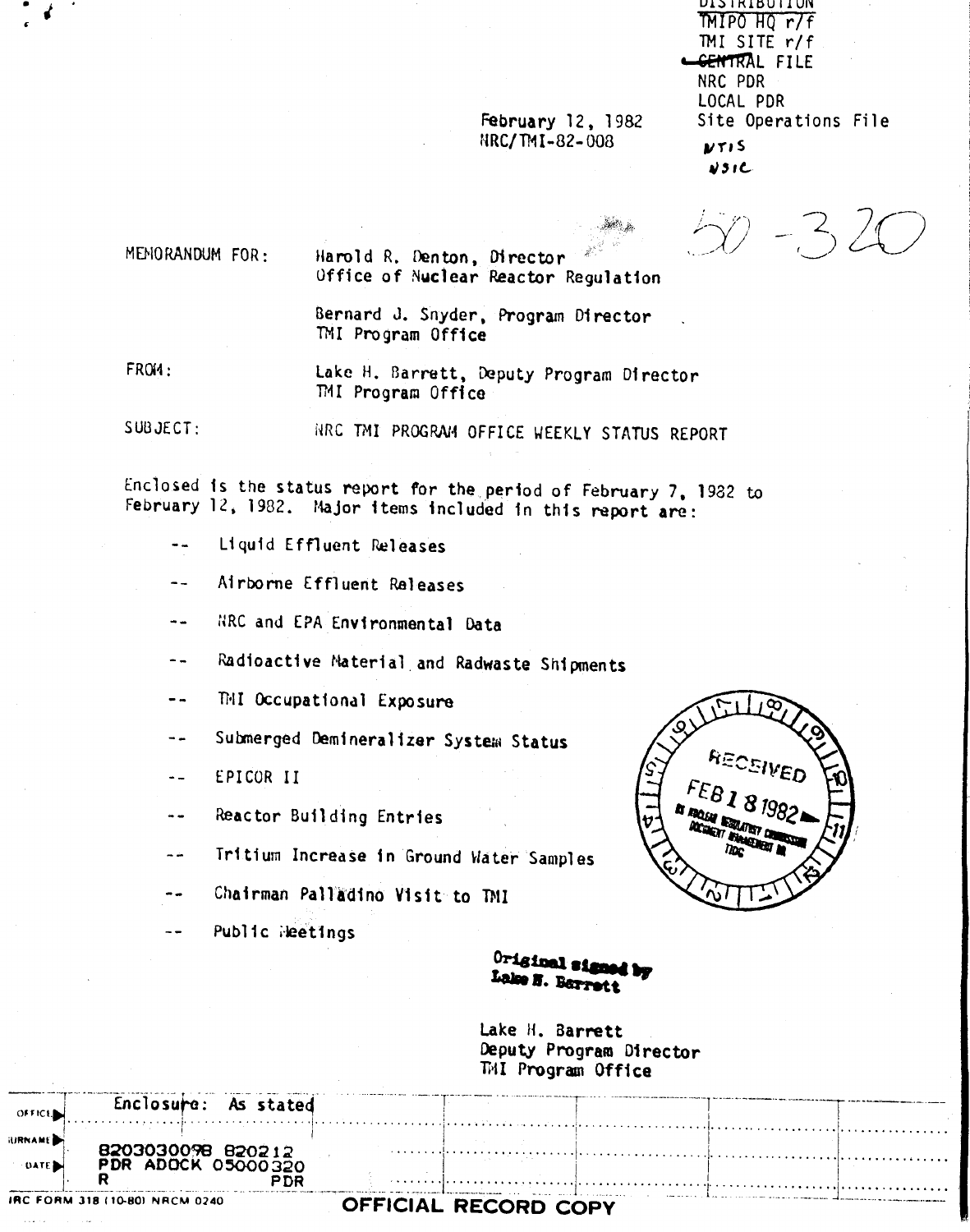February 12, 1982

Harold R. Denton Sernard J. Snyder

TMIP<sub>0</sub>

 $21/2/82$ 

**SURN** 

DATE

GKalmany jes

**MIROZ**<br>RConce

 $21/1182$ 

TMI PO.

**MSHanbaky** 

 $21/1482$ 

TMIPO

AFasano

 $21/2/82$ 

**TMIRO** h

RBellamy

 $21/482$ 

cc w/encl: EDO. **OGC** Office Directors Commissioner's Technical Assistants MRR Division Directors HRR A/D's Regional Directors IE Division Directors TAS EIS TMI Program Office Staff (15) PHS **EPA**  $00E$ Projects Br. #2 Chief, DRPI, RI DRPI Chief, RI Public Affairs, RI State Liaison, RI

 $-2-$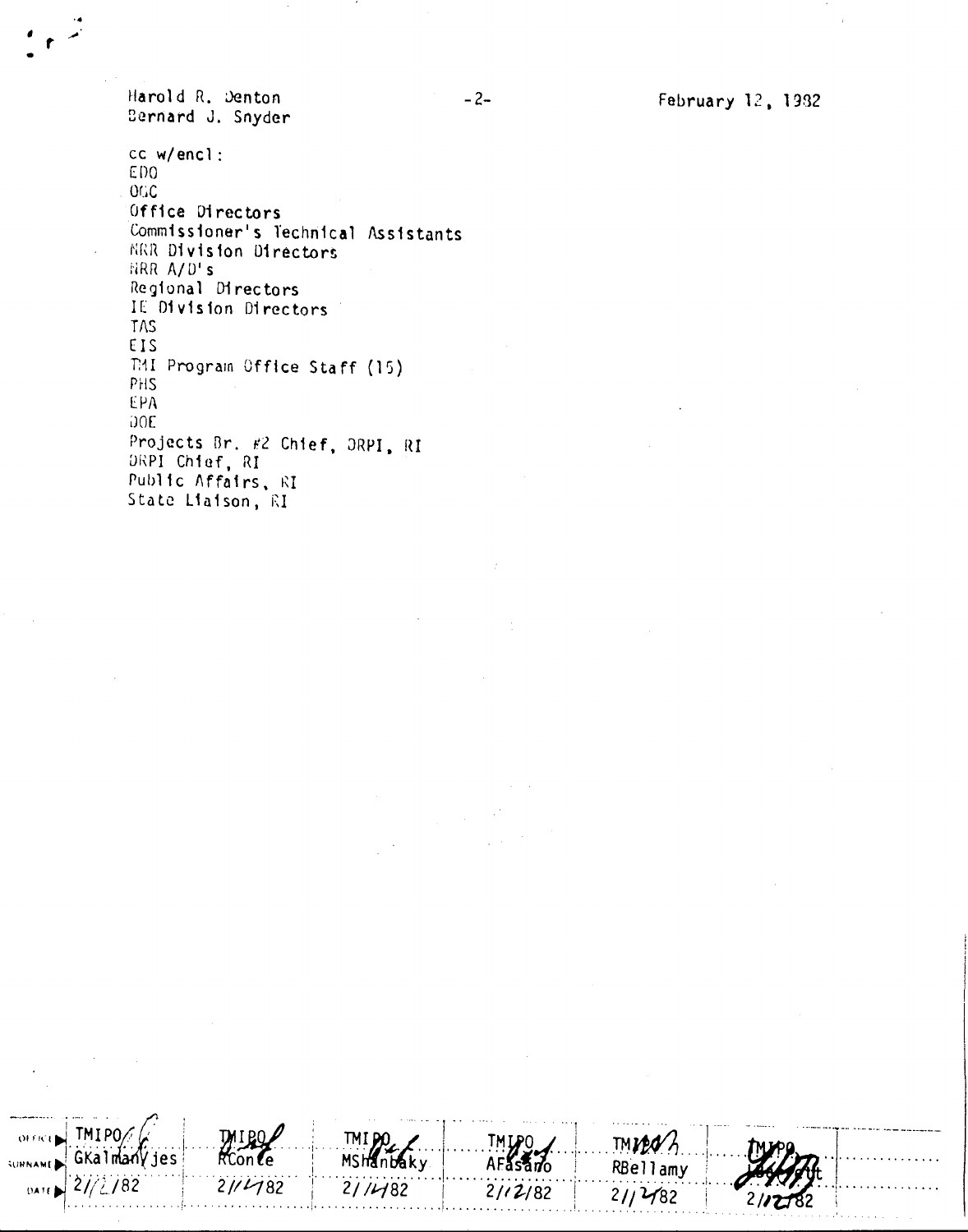## NRC TMI PROGRAM OFFICE WEEKLY STATUS REPORT

February 7, 1982 - February 12, 1982

#### Plant Status

•

Core Cooling Mode: Heat transfer from the reactor coolant system (ReS) loops to reactor building ambient.

Available Core Cooling Modes: Decay heat removal systems. Long term cooling "B" (once through steam generator-B).

RCS Pressure Control Mode: Standby pressure control (SPC) system.

Backup Pressure Control Modes: Mini decay heat removal (MOHR) system. Decay heat removal (DHR) system.

Major Parameters (as of 0500, February 12, 1982) (approximate values) Average Incore Thermocouples: 104°F<br>Maximum Incore Thermocouple: 135°F Maximum Incore Thermocouple:

RCS Loop Temperatures:

| Hot Leg      | 95°F | 99 °F |
|--------------|------|-------|
| Cold Leg (1) | 76°F | 82 °F |
| (2)          | 79°F | 88 °F |

RCS Pressure: 96 psig

Reactor Building: Temperature: 62°F<br>Water level: Eleva Water level: Elevation 284.1 ft.  $(1.6 \text{ ft. from floor})$ <br>Pressure:  $-0.34 \text{ psia}$  $-0.34$  psig Ai rborne Radfonucl ide Concentrations: 1.8 E-6 uCi/cc H3 (sample taken 2/8/82) 5.5 E-6 uCi/cc Kr85 (sample taken 2/9/82)

Effluent and Environmental (Radiological) Information

1. Liquid effluents from the TM! site released to the Susquehanna River after processing, were made within the regulatory limits and in accordance with NRC requirements and City of lancaster Agreement dated February 27, 1980.

During the period February 5,1982, through February 10, 1982, the effluents contained no detectable radioactivity at the discharge point although individual effluent Sources which originated within Unit 2 contained minute amounts of radioactivity. Calculations indicate that less than one ten-millionth (0.0000001) of a curie of cesium was discharged.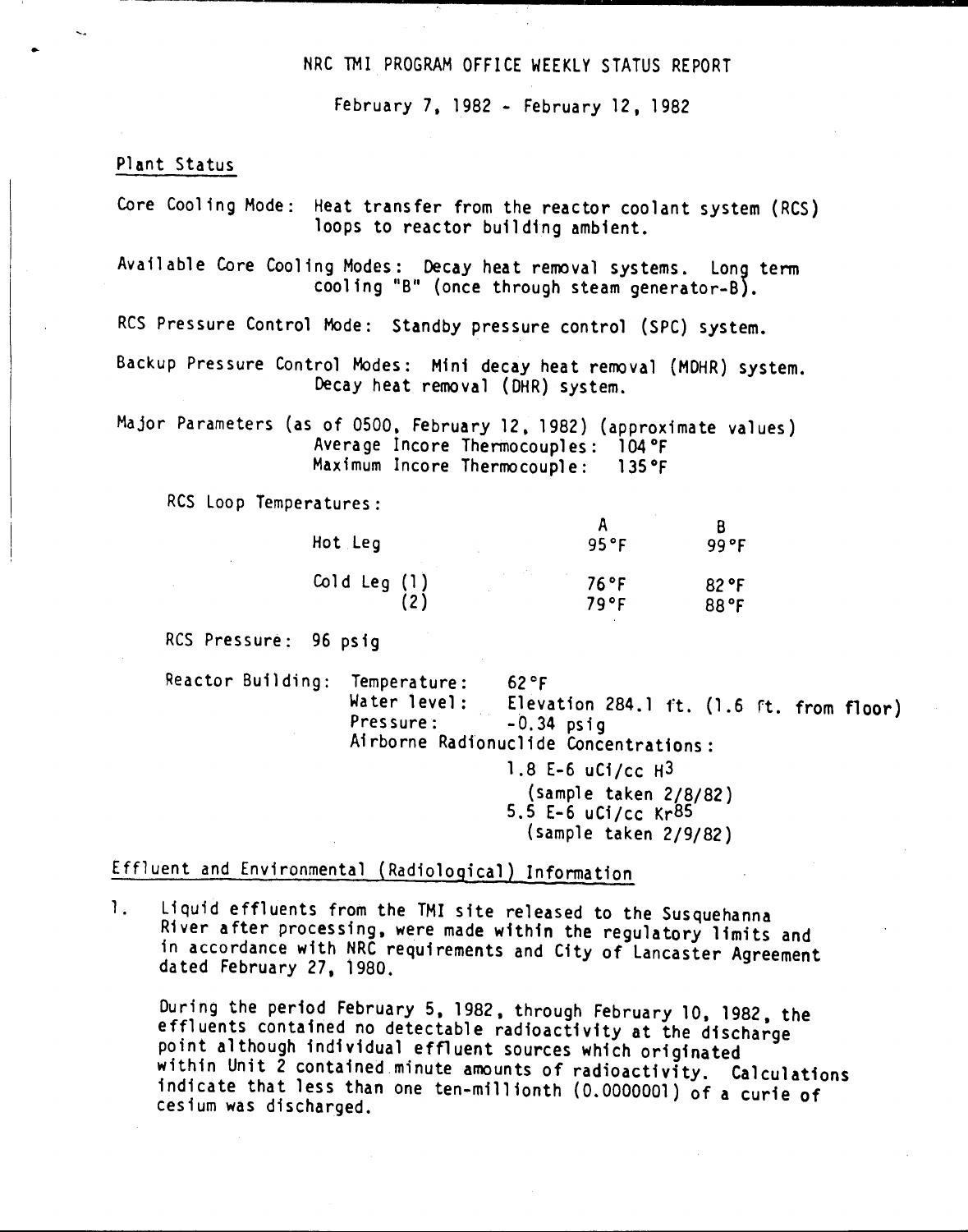2. Airborne Effluents. Airborne effluents released to the environment were within the regulatory limits and in accordance with NRC requirements.

The licensee reported the following gaseous releases:

|                                       | November           |                   | December             |                   |  |
|---------------------------------------|--------------------|-------------------|----------------------|-------------------|--|
|                                       | Unit               | EPICOR II         | Unit $\overline{11}$ | <b>EPICOR II</b>  |  |
| Noble Gases (Ci)<br>Particulates (Ci) | 5.82<br>$1.01 E-6$ | 5.34<br>$4.17E-5$ | 24.4<br>$1.14E-5$    | 7.39<br>$1.56E-7$ |  |
| Tritium (Ci)                          | 13.0               | $1.2$ E-2         | 1.14                 | $3.1$ E-2         |  |

The above releases represent a small fraction of the allowable regulatory limits. These quantities are consistent with previous releases associated with routine operations. Instantaneous airborne effluents are measured on a continuous basis. however. for accurate calculation of total curies released. effluent samples are analyzed in the laboratory and the resulting data evaluated and tabulated.

- 3. Environmental Protection Agency (EPA) Environmental Data.
	- The EPA Middletown Office has not received the analytical  $\overline{a}$ results for Kr-85 measurements around the TMI site from the EPA's Counting Laboratory at Las Vegas, Nevada. When thes results become available, they will be included in a subseque repo rt.
	- No radiation above normally occurring background levels was  $-$ detected in any of the samples collected from EPA's air and gamma rate networks during the period from February 3. 1982 through February 11, 1982.
- 4. NRC Environmental Data. Results from NRC monitoring of the environment around the TMI site were as follows:
	- The following are the NRC air sample analytical results for  $\frac{1}{2}$ the onsite continuous air sampler:

|        | Sample Period |  |  |  |  |  | $I-131$ $Cs-137$<br>$(uCl/cc)$ $(uCl/cc)$                |  |
|--------|---------------|--|--|--|--|--|----------------------------------------------------------|--|
| HP-306 |               |  |  |  |  |  | February 3, 1982 - February 10, 1982 <6.2 E-14 <6.2 E-14 |  |

- 5. License Radioactive Material Radwaste Shi pments.
	- On Monday, February 8, 1982, a one liter liquid sample from  $\rightarrow$   $\rightarrow$ the Unit 1 "A" decay heat removal system was mailed to Babcock and Wilcox (B&W). Lynchburg. Virginia.

.--

•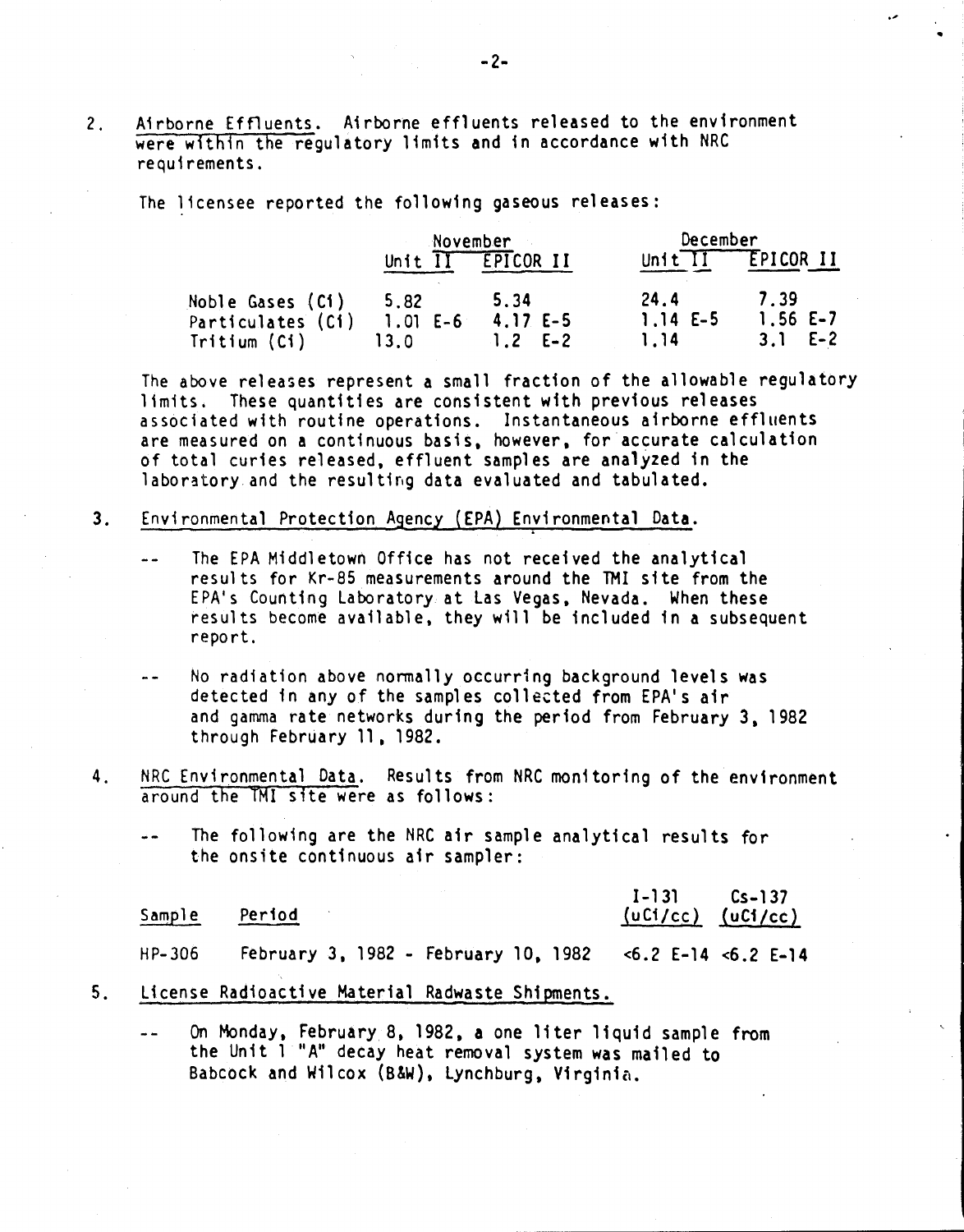- On Wednesday, February 10, 1982, a one liter liquid sample from the Unit 1 waste evaporator and a one liter liquid sample from the "A" waste evaporator condensate storage tank were sent to the Radiation Management Corporation, Philadelphia, Pennsylvania.
- On Wednesday, February 10, 1982, a 250 m1 liquid sample from the Unit 1 "A" decay heat removal system was sent to Vermont Yankee, Vernon, Vermont.
- On Wednesday, February 10, 1982, 96 surface samples from the Unit 2 reactor building were sent to EG & G, Scoville, Idaho.
- 6. TMI Occupational Exposure. Licensee TLD (Thermoluminescent Dosimeter) records indicate the following Unit 2 total occupational radiation exposure for 1981 :

| December 1981 |                               | 21 man-rem* |
|---------------|-------------------------------|-------------|
|               | Total 1981 (January-December) | 147 man-rem |

\* Man-rem is an expression for the summation of whole body doses to individuals in a group. Thus, if each member of a population group of 1,000 people were to receive a dose of 0.001 rem (1 mil1irem), or if two people were to receive a dose of 0.5 rem (500 mi11irem) each, the total man-rem dose in each case would be one man-rem.

### Major Activities

- 1. Submerged Demineralizer System (SDS). Transfer of approximately 20,000 gallons of water (batch 19) from the reactor building was performed on February 7, 1982. On February 7, processing of batch 19 commenced. On February 9, processing of batch 19 was terminated because of a malfunctioning sample valve. Transfer of batch 20 (32, 000 gallons) from the reactor buil ding sump commenced on February 9 and completed on February 10. The SDS was restarted on February 11, 1982. To date approximately 540,000 gallons of water has been transferred from the reactor building sump. SOS performance parameters for batch 19 are enclosed.
- 2. EPICOR II. The EPICOR II system continued to process SOS effluents during the report period. Performance parameters are enclosed.
- 3. Reactor Building Entries. There have been no entries into the reactor bullding (RB) since February 4, 1982. The next entries are scheduled for February 16 and 17, 1982. Major tasks planned for the next two entries include the following:
	- Installation of new fire hoses
	- Power lift installation/load test (device to transit to the  $\frac{1}{2}$ polar crane)
	- Portable, gamma spectrometer survey of the 347 ft. elevation
	- Install ation of " con hoses through penetration R-56l $\frac{1}{2}$

-3-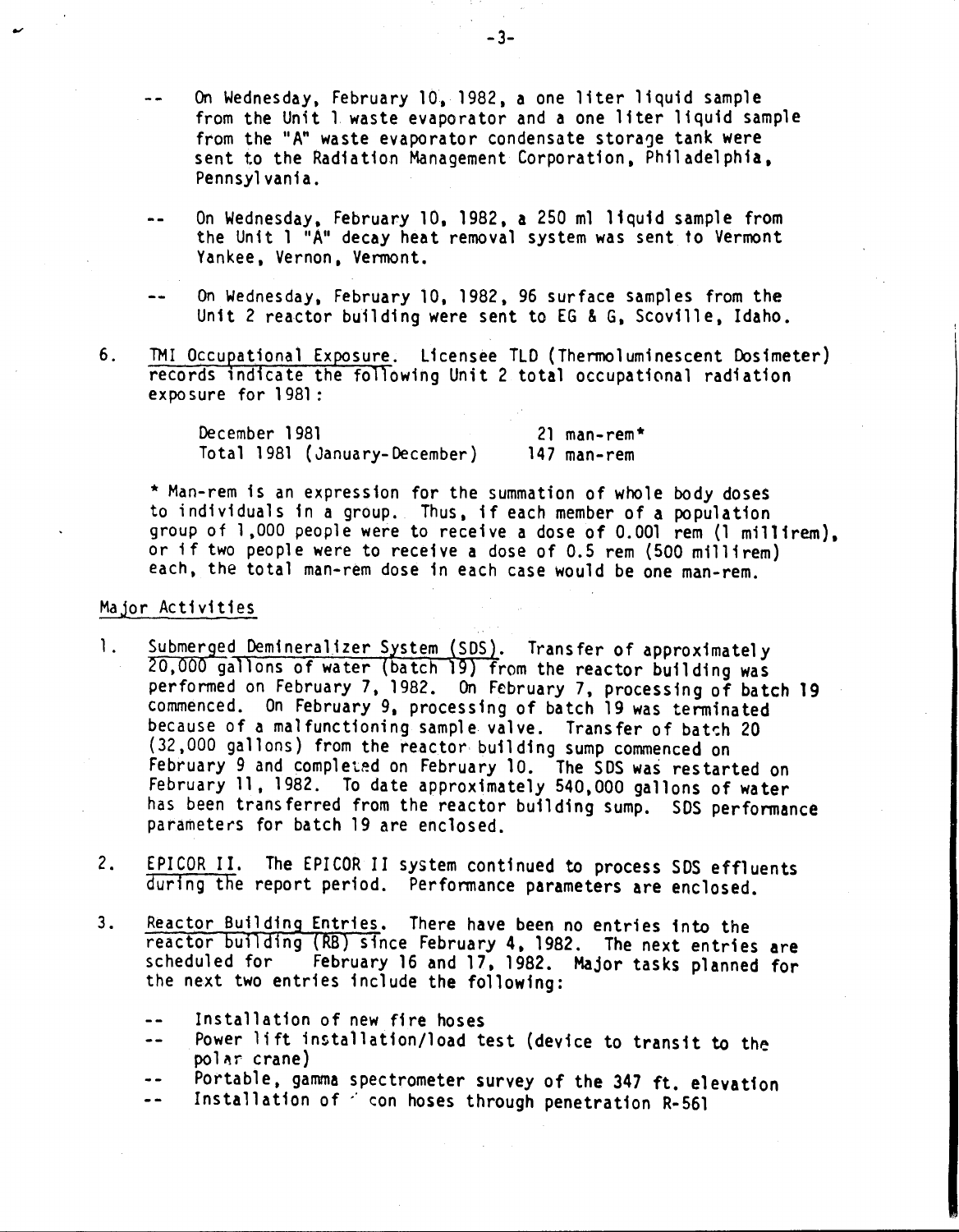4. Tritium Increase In Ground Water Samples. Tritium levels in water samples from several test borings (test borings 2, 16 and 17) in the vicinity of the borated water storage tank (BWST) have increased substantially in February. The licensee has subsequently increased the sampling frequency to daily sampling of all test borings. The NRC has obtained a ground water sample for independent analysis, and has also contacted EPA to perform a second independent analysis. A map showing the location of the test borings is included as Attachment 2, with figures indicating the highest measured recent concentrations.

The tritium levels detected to date are below the maximum permissible concentration (MPC) for unrestricted areas and pose no hazard to workers or the general public. It is suspected that the increase in ground water activity resulted from a leak of BWST water on January 13, 1982 (see Weekly Status Report dated January 18, 1982). The estimated 50 gallons of leakage contained the following isotopes:

| H <sup>3</sup>     |  | $1.1 \times 10^{-1}$ uCi/ml |
|--------------------|--|-----------------------------|
| Sr <sup>90</sup>   |  | $2.9 \times 10^{-6}$ uCi/ml |
| C <sub>s</sub> 134 |  | $1.6 \times 10^{-4}$ uCi/ml |
| $Cs$ 137           |  | $3.6 \times 10^{-4}$ uCi/ml |

Since soil absorbs and slows the migration of these nuclides to varying degrees, the potential for detection of these nuclides in future well samples exists. It is expected that samples taken in the future may contain these nuclides.

..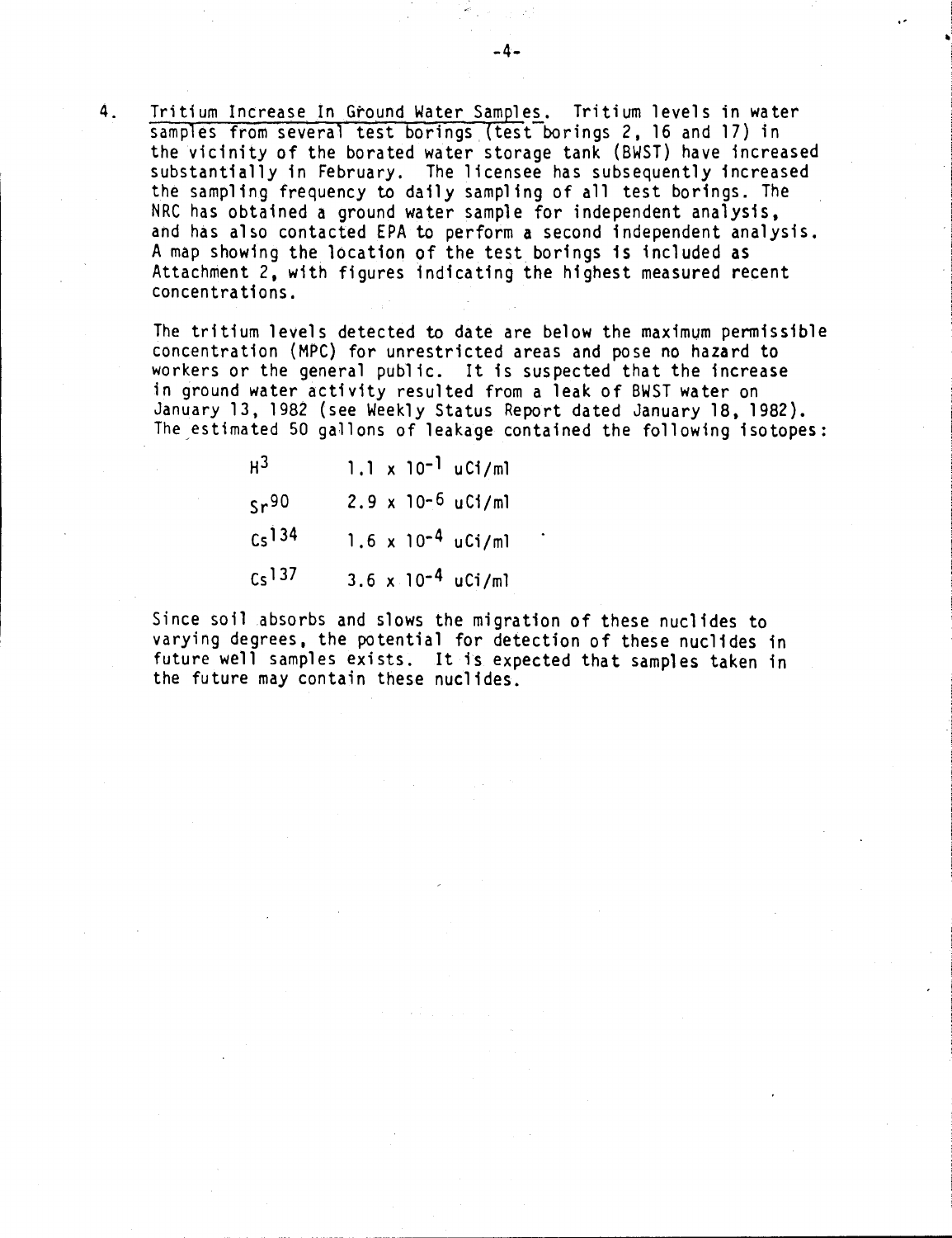## Chairman Palladino Visit to TMI

On Tuesday, February 23, 1982, NRC Chairman Nunzio Palladino is scheduled to come to Three Mile Island to meet with the NRC staff and review activities at the site. It is expected that a short press conference for the news media will be held at the NRC Middletown Office following his visit.

#### Future Meetings

- 1. On Friday, February 19, 1982, Lake Barrett will meet with the Middletown Mothers to discuss TMI related issues in general.
- 2. On Friday, February 26,1982, Lake Barrett will be speaking for the dinner meeting being held by the Engineers Week Joint Planning Council to honor Lehigh Valley's Engineer of the Year and Young Engineer of the Year.
- 3. On Saturday, March 13, 1982, Lake Barrett will address the Society of Manufacturing Engineers in Williamsport, PA, on the cleanup of TMI and general aspects of nuclear power.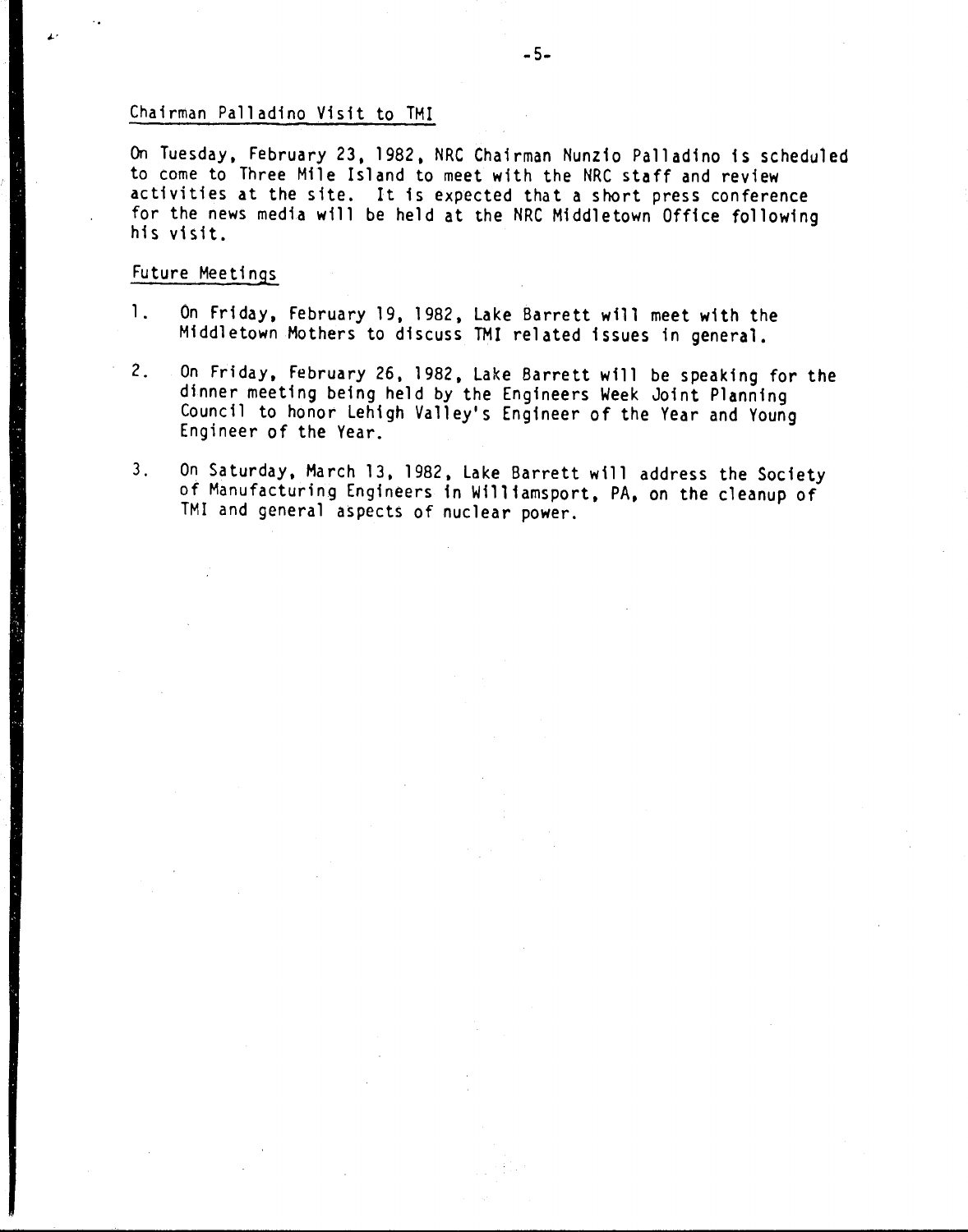# ATTACHMENT 1

# SDS Performance for Batch Number 19

| Radionuclide | Average<br>Influent<br>(uc/m) | Average<br>Effluent<br>(uc/m) | Average               |  |
|--------------|-------------------------------|-------------------------------|-----------------------|--|
| Cesium 137   | $1.2 \times 10^2$             | $5.4 \times 10^{-4}$          | $2.1 \times 10^5$     |  |
| Strontium 90 | 4.8                           | 6.4 x $10^{-3}$               | 7.5 x 10 <sup>2</sup> |  |

EPICOR II Performance<br>February 2, 1982 to February 6, 1982

| Radionuclide | Average<br>Influent<br>(uc/m) | Average<br>Effluent<br>(uc/m) | Average<br>DF                |
|--------------|-------------------------------|-------------------------------|------------------------------|
| Cesium 137   | $6.6 \times 10^{-4}$          | $2.4 \times 10^{-7}$          | 2.8 $\times$ 10 <sup>3</sup> |
| Strontium 90 | $9.6 \times 10^{-3}$          | $5.8 \times 10^{-6}$          | $1.3 \times 10^{3}$          |
| Antimony 125 | $1.1 \times 10^{-2}$          | $-4.1 \times 10^{-7}$         | $>2.7 \times 10^{4}$         |